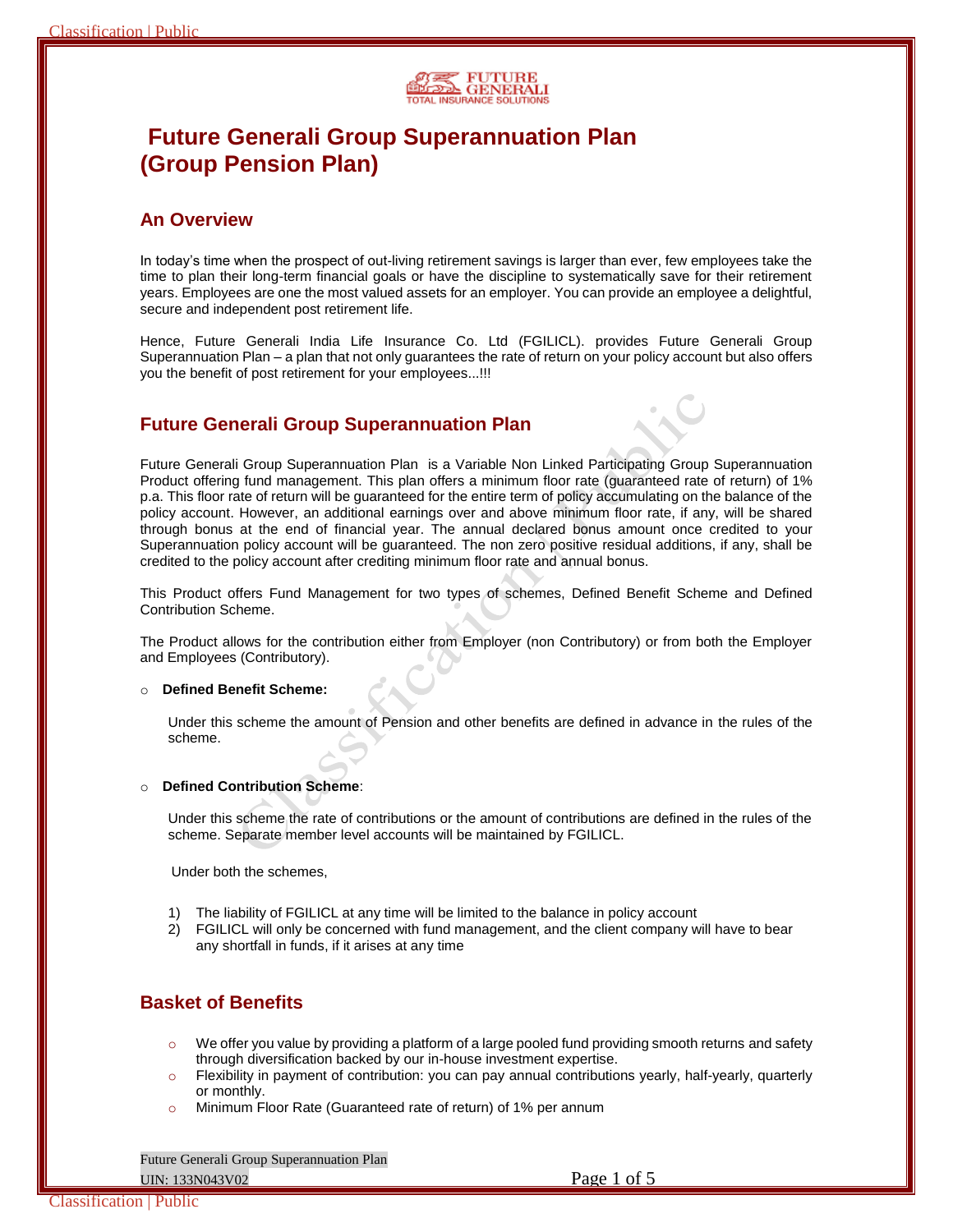

- o Minimum Floor Rate (Guaranteed rate of return) will be guaranteed for the entire term of policy accumulating on the balance of policy account..
- o Additional earnings over and above the minimum floor rate, if any, will be shared through declaration of annual bonus at the end of each financial year.
- $\circ$  Initial Contribution (subject to minimum contribution at inception) can be paid as lump sum at the outset or in installments over a period not exceeding 5 years in case of newly set up schemes.

## **Tax Benefits**

Tax benefits are available as per the prevailing and applicable tax laws. Tax benefit is subject to change in tax laws from time to time.

## **Eligibility Criteria**

- $\circ$  Minimum Group Size: All employer employee groups with a minimum size of 10 members.
- o Entry Age:
- Minimum : 18 years (as on last birthday)
- Maximum : 79 years (as on last birthday)
- o Maturity / Vesting Age
	- Minimum: 19 years (as on last birthday)
	- Maximum: 80 years (as on last birthday)
- o Minimum contribution at inception: Rs. 200,000/- on scheme level. This can be through either initial contribution or regular contribution.
- o Policy Term : It is yearly renewable plan

## **Minimum Floor Rate (Guaranteed Rate of Return)**

Enjoy the minimum floor rate (guaranteed rate of return) of 1% on an annual basis. This minimum floor rate will be guaranteed for the entire term of the policy accumulating on the balance of the policy account. This rate will be credited to the policy account annually in advance.

## **Annual Bonus**

Additional earnings, if any, over and above minimum floor rate (guaranteed rate of return) will be declared at the end of the every financial year through annual bonuses. The annual declared bonus amount will be credited to the policy account. The declared bonus once credited will be guaranteed.

## **Non Zero Positive Residual Additions**

Non zero positive residual additions, if any, shall be credited (after crediting minimum floor rate & annual declared bonus) to the policy account at the end of the each year starting from policy year 5 in order to comply with maximum reduction in yield criteria as per IRDA guidelines.

## **Charges applicable under the policy**

- o Premium Allocation Fee Nil
- o Policy Administration Fee Nil
- o Policy Account Value Management Fee Nil
- $\circ$  Partial Withdrawal Fee Nil (Not allowed under the policy except of exits as mentioned in the scheme rules)
- o **Surrender Penalty**

Future Generali Group Superannuation Plan UIN: 133N043V02 Page 2 of 5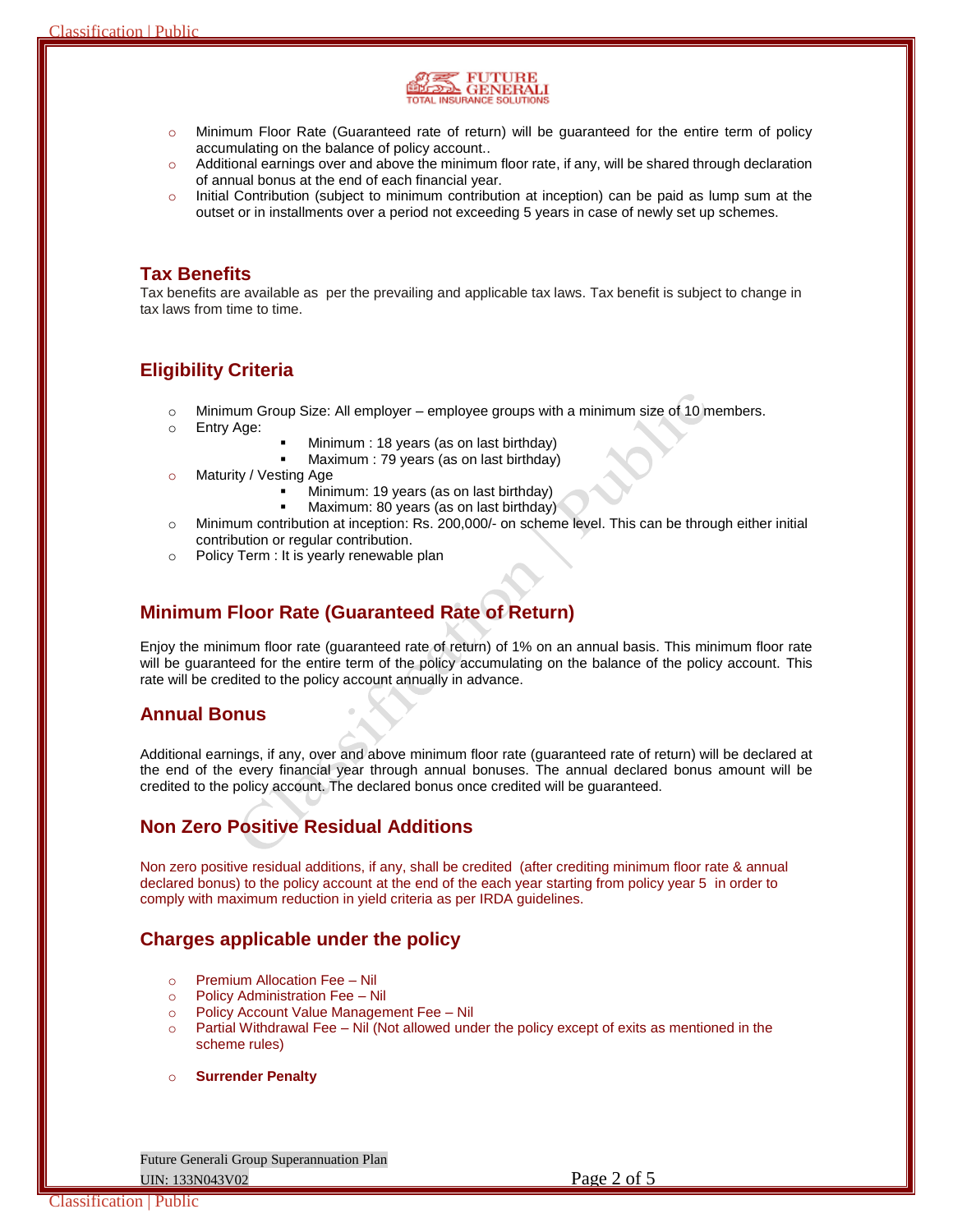

Master Policy can be surrendered any time subject to the client giving a written request to FGILICL. The surrender penalty will be equal to 0.05% of the total policy account value subject to maximum of Rs. 500,000 /- if the policy is surrendered within the third renewal of the policy. Hence the surrender value will be equal to the policy account value less the surrender penalty, if any.

If the policy is surrendered after the third renewal, then there will be no surrender penalty.

Once the policy is surrendered and the surrender value is paid, the Company shall cease to be liable for any benefit payable under the policy and the policy cannot be reinstated.

Except for exits as mentioned in the scheme rules, no other withdrawals shall be permitted.

#### **Market Value Adjustment**

Market Value Adjustment (MVA) will be imposed on bulk exits and complete surrender of the policy. If the amount to be paid on total exits in any event exceeds 25% of the total fund of the scheme at the beginning of the year, such transactions shall be treated as bulk exits, where exits shall be as per scheme rules. Exit shall mean exit of the member from the group. The MVA factor is given by the formula.

MVA = 1 – (Market Value/Book Value)

MVA will not be applicable for amounts below the amount which represents the bulk exits and shall be applied only to the amount which is over and above the amount representing bulk exits.

## **Policy Account Value**

The policy account value depicts the accrual to the policyholder account. The minimum floor (guaranteed) rate, annual declared bonus and non zero positive residual additions (if any) shall be applicable to the balance of the policy account.

The Company shall maintain a Policy Account of the policy to which will be credited:

- $\circ$  All the contributions received from the trustees on the date when such contributions were received by the Company;
- $\circ$  Amounts transferred in from a former superannuation scheme with effect from the date such amounts were received by the Company; and
- o Minimum floor rate, annual bonus & non zero positive residual additions as stated above.

Further, the policy account will be debited with:

- All benefits as defined in the scheme rules paid in respect of members as on the date when paid by the Company;
- taxes, duties or surcharges of whatever description levied by any statutory authority;
- interest or late fee, if any, payable on the benefits (not applicable for defined contribution schemes)
- surrender penalty & MVA if any

## **Shadow Policy Account Value**

Shadow policy account value will be maintained on a daily basis. Such shadow policy account will be computed based on the actual accruals of all income elements like premium, income from investments etc as and when received and all actual debits to arrive at the actual gross investment return and reduction in yield to the policy account value, at the end of each year starting from policy year 5.

## **Termination**

Future Generali Group Superannuation Plan UIN: 133N043V02 Page 3 of 5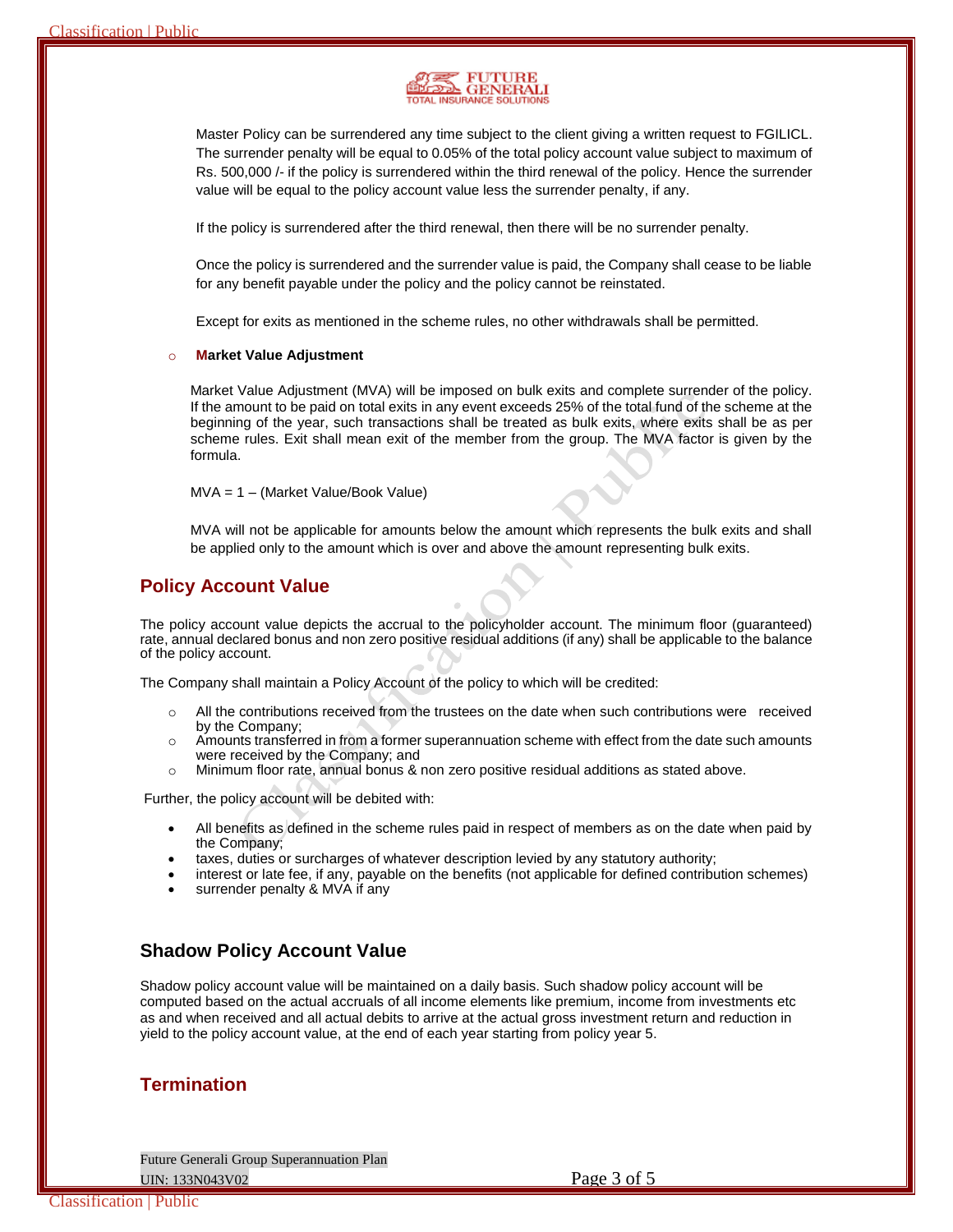

The Policyholder should maintain a minimum balance of Rs 1 lakh in the policy account.

The company will send a notice to the Policyholder if the policy account value falls below Rs 1 lakh. The Policyholder can get a valuation done as per Accounting Standard 15 (Revised) to see if the scheme is underfunded or not.

If the scheme is not underfunded, the policy will continue as it is.

If the scheme is underfunded, then the company will give the Policyholder 30 day's period to pay additional contributions to address the underfunding of the scheme. If additional contributions are not received within the stated period, then the company will terminate the policy and refund the entire amount available in the policy account to the Policyholder. Thereafter the Company shall cease to be liable for any benefit payable under the policy. Once policy is terminated, it cannot be reinstated.

## **Variability of Charges**

- $\circ$  Premium allocation fee, policy administration fee, policy account value management fee & partial withdrawal fee are nil and the same are guaranteed.
- o The surrender penalty is guaranteed

Any change in amount or rate of charges as stated above will be subject to IRDA approval.

### **Nomination**

Nomination is allowed as per section 39 of the Insurance Act, 1938 for receipt of the insurance benefit in the event of the death of a member.

### **Free Look Period**

The Master Policyholder has a period of 15 days from the date of the receipt of the policy document to review the terms and conditions of the policy and where the Policyholder disagrees to any of the terms and conditions, he/she has the option to return the policy stating the reasons for his/her objection. FGILICL will refund the policy account value after the deduction of the policy stamp charges.

#### **Section 41 of Insurance Act 1938 states:**

(1) No person shall allow or offer to allow, either directly or indirectly, as an inducement to any person to take out or renew or continue an insurance in respect of any kind of risk relating to lives or property in India, any rebate of the whole or part of the commission payable or any rebate of the premium shown on the policy, nor shall any person taking out or renewing or continuing a policy accept any rebate, except such rebates as may be allowed in accordance with the published prospectuses or tables of the insurer.

Provided that acceptance by an insurance agent of commission in connection with a policy of life insurance taken out by himself on his own life shall not be deemed to be acceptance of a rebate of premium within the meaning of this sub-section if at the time of such acceptance the insurance agent satisfies the prescribed conditions establishing that he is a bona fide insurance agent employed by the insurer.

(2) Any person making default in complying with the provisions of this section shall be punishable with fine which may extend to five hundred rupees.

#### **Section 45 of Insurance Act, 1938**:

No policy of life insurance effected before the commencement of this Act shall after the expiry of two years from the date of commencement of this Act and no policy of life insurance effected after the coming into force of this Act shall, after the expiry of two years from the date on which it was effected be called in question by an insurer on the ground that statement made in the proposal or in any report of a medical officer, or referee, or friend of the insured, or in any other document leading to the issue of the policy, was inaccurate or false, unless the insurer shows that such statement was on a material matter or suppressed facts which it was material to disclose and that it was fraudulently made by the policy-holder and that the policy-holder knew at the time of making it that the statement was false or that it suppressed facts which it was material to disclose:

Provided that nothing in this section shall prevent the insurer from calling for proof of age at any time if he is

Future Generali Group Superannuation Plan UIN: 133N043V02 Page 4 of 5